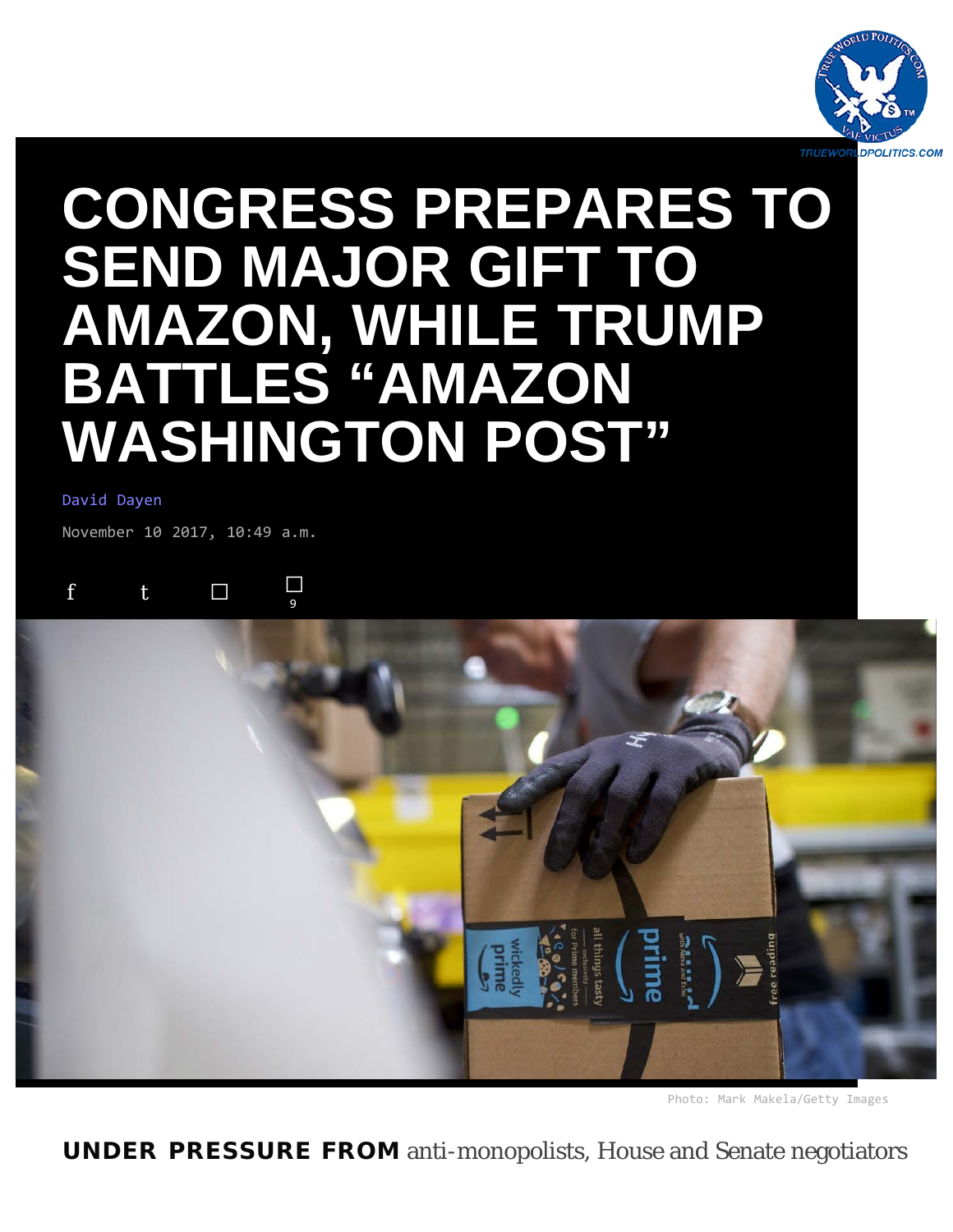tweaked the controversial "Amazon amendment" this week, but waved it through nonetheless. The provision seeks to turn over federal procurement of commercial off-the-shelf items, a \$53 billion market, to e-commerce portals. And with Amazon as the runaway leader in that space, critics say that even with the modifications, the provision still favors the online retail giant, giving it a pathway to billions of dollars in new revenue.

The gift bound for Amazon underscores the limits of President Donald Trump's Twitter politics, as his [routine denunciations](https://twitter.com/realdonaldtrump/status/889672374458646528?lang=en) of the company for its affiliation with The Washington Post have done little to dampen its clout in Congress. (Amazon founder Jeff Bezos owns the Post.)

As The Intercept [reported last week,](https://theintercept.com/2017/11/02/amazon-amendment-online-marketplaces/) the House-passed version of the National Defense Authorization Act, the annual bill setting defense policy, would let Pentagon purchasing officials acquire office supplies or furniture from privatesector websites, instead of through long-term contracts with suppliers or a government catalog managed by the General Services Administration. The stated goal was intuitive: to reduce costs and create simplicity in procurement, as well as to eventually roll out the program across the government.

The Senate did not include the provision in their version of the bill, but it made it into the [conference report,](http://docs.house.gov/billsthisweek/20171113/HRPT-115-HR2810.pdf) which was posted to the House Rules Committee website on Thursday.

Congressional aides insisted Amazon would not be the sole winner from the deal. "Legislative intent was never to restrict participation to Amazon/Walmart-like onestop shop portals, but to include specialized vendors as well," said Claude Chafin, a spokesperson for the House Armed Services Committee. He cited the reference to industrial supply company W.W. Grainger in the [committee's summary](https://armedservices.house.gov/sites/republicans.armedservices.house.gov/files/wysiwyg_uploaded/FY18%20NDAA%20Floor%20Summary%20Draft%20vFinal_0.pdf) of the legislation as proof that plenty of online sellers would be eligible.

To the extent that that's true, it's because lawmakers changed the language in the conference report. The House's version stated that eligible platforms must offer multiple suppliers for the same product, with constantly changing selection and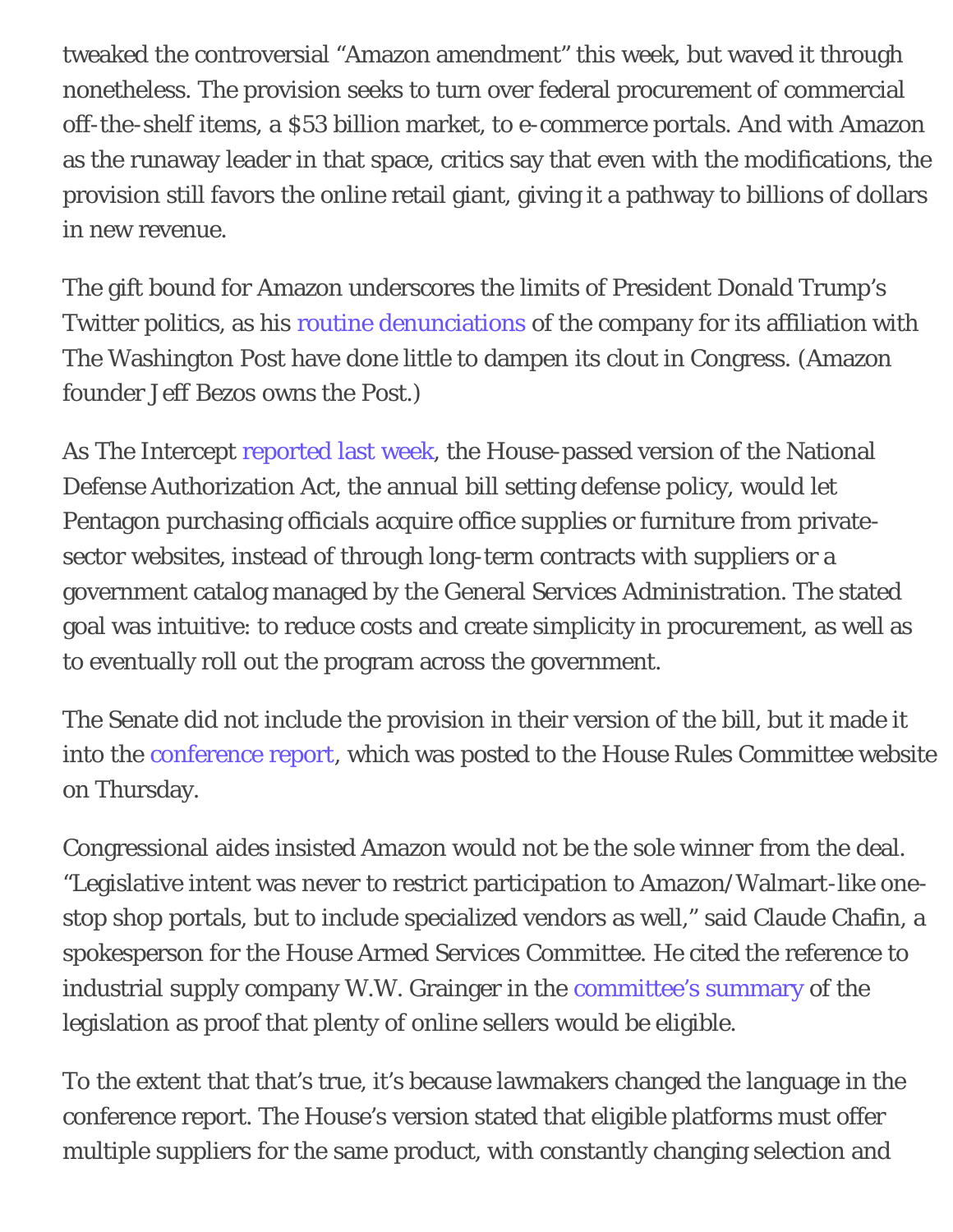prices. That requirement for third-party sellers would have limited marketplaces to Amazon and to a lesser extent Walmart.

But that language is no longer in the final text. Gone is the phrase "online marketplaces" in favor of "e-commerce portals." Among the explicit goals of the new system is "enhancing competition." The only requirements for eligible portals are that they are "widely used in the private sector" and feature what everyone has come to expect from online retail (updated selection, reviews, customer service).

The other major change is a drawn-out implementation plan, which replaces much of the amendment's more detailed language. The plan requires deep analysis of portal functionality and customization, integration with existing federal law, supply-chain risks, data security, which products will be allowed for purchase, and what fees will be imposed for participation. The General Services Administration has at least two years to award contracts and finalize implementation and oversight of the program.

Despite this more deliberate process, critics still see the program as tailor-made for Amazon to dominate. First of all, no online retailer has as large a footprint as Amazon, which is responsible for [almost half of all e-commerce sales](https://www.recode.net/2017/10/24/16534100/amazon-market-share-ebay-walmart-apple-ecommerce-sales-2017). Procurement officials are as likely to lean on Amazon as any other consumer, especially because of the array of third-party sellers supplying at least a semblance of competition in one site.

However, Amazon charges third-party sellers for the privilege of using its platform, anywhere between 15 and 20 percent of gross sales. If Pentagon procurement, and potentially all federal procurement, shifts predominantly to Amazon, it would collect billions of dollars annually without doing much of anything.

And in addition to hosting third-party sales, Amazon competes against those third parties with its in-house brands, armed with superior data to know what gets purchased and what doesn't. Procurement officials will be susceptible to Amazon's usual suite of behavioral nudges, like adjusting search results or controlling what gets into the "buy box," the top option it suggests for purchases.